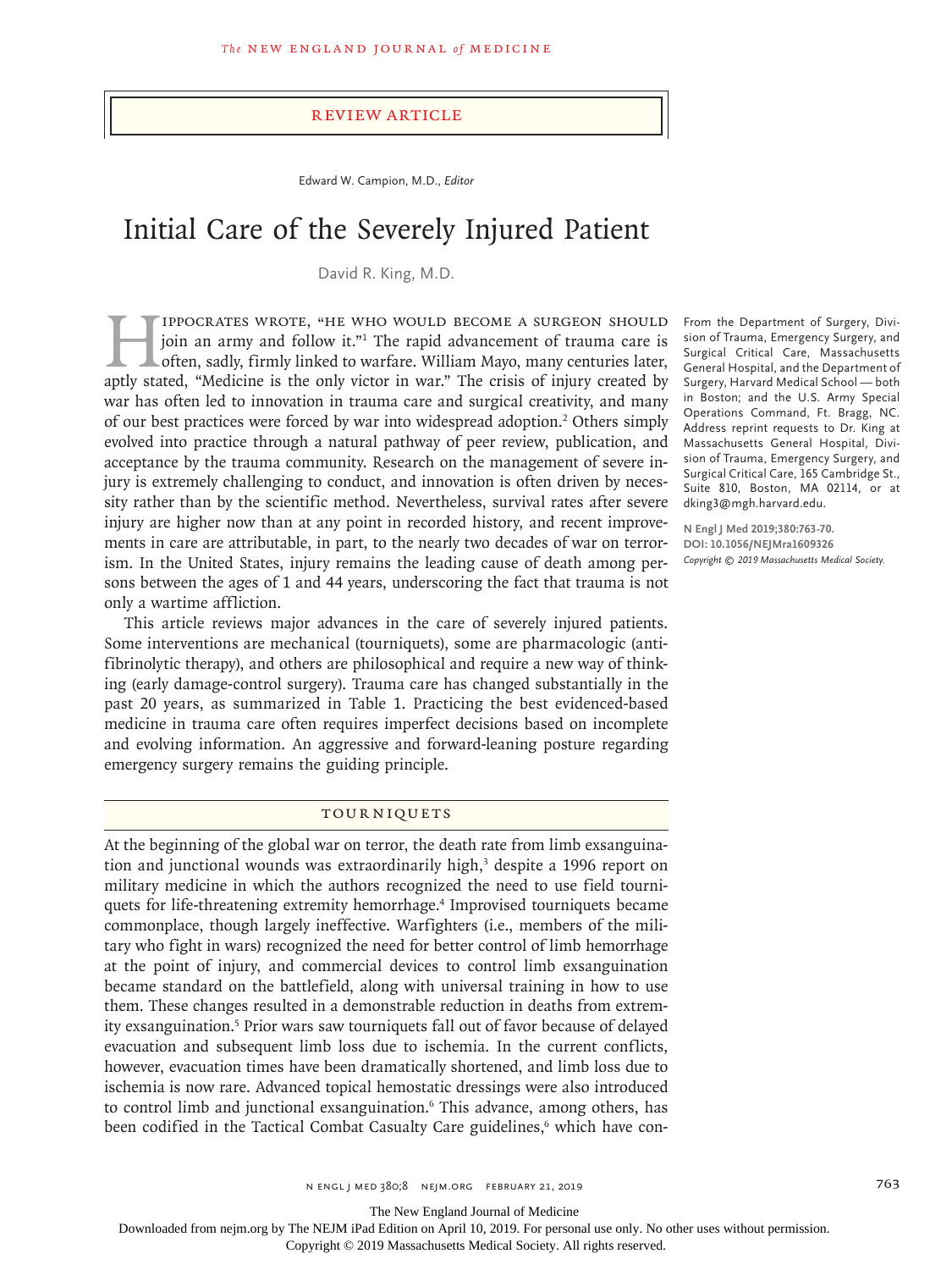| Table 1. Approaches to the Care of Severely Injured Patients. |                                                                                            |                                                                                                                                                            |
|---------------------------------------------------------------|--------------------------------------------------------------------------------------------|------------------------------------------------------------------------------------------------------------------------------------------------------------|
| Approach                                                      | <b>Purpose</b>                                                                             | Outcome                                                                                                                                                    |
| Tourniquet                                                    | Control of limb exsanguination                                                             | Temporary cessation of bleeding limb injuries                                                                                                              |
| Tranexamic acid (antifibrinolysis)                            | Early treatment and prevention of trauma-<br>related hyperfibrinolysis                     | Improved intrinsic coagulation, elimination of hyper-<br>fibrinolysis, prevention of trauma-related coagulopathy                                           |
| Permissive hypotension                                        | Limitation of ongoing blood loss, preven-<br>tion of trauma-related coagulopathy           | Lower-volume resuscitation, limitation of presurgical blood<br>loss                                                                                        |
| The golden hour                                               | Rapid institution of measures to manage<br>traumatic injury                                | Early, definitive surgical control of hemorrhage                                                                                                           |
| High-ratio massive transfusion                                | coagulopathy, volume expansion with-<br>out hemodilution (damage-control<br>resuscitation) | Prevention and treatment of trauma-related Restoration of normal hemodynamics after hemorrhage<br>control                                                  |
| Ultrasonography                                               | Noninvasive test for detection of internal<br>hemorrhage and pneumothorax                  | Intracavitary bleeding identified in bilateral pleural spaces,<br>pericardium, or intraabdominal compartment                                               |
| REBOA*                                                        | Early, temporary control of noncompress-<br>ible hemorrhage                                | Limitation of presurgical blood loss, temporary improvement<br>in hemodynamics, minimally invasive alternative to<br>thoracotomy and aortic cross-clamping |

\* REBOA denotes resuscitative endovascular balloon occlusion of the aorta.

tinued to evolve and guide warfighters to this day. As warfighters returned home, commercial tourniquets, along with appropriate training in their use, became popularized for everyday injury, stimulated in part by mass-casualty incidents.7 Those awful events created an acute awareness of the need for early, aggressive control of extremity hemorrhage and led to the Hartford Consensus and the Stop the Bleed campaign.8 These efforts were facilitated by a presidential endorsement, along with the endorsements of multiple law enforcement officials, medical stakeholders, and policymakers. The universal use of commercial tourniquets designed to control limb exsanguination has not yet been phased into every first responder's protocol. However, the data indicate that all first responders should adopt this aggressive strategy for controlling point-of-injury hemorrhage.<sup>9</sup> Once a tourniquet is applied in the prehospital civilian environment, it should remain tightened until it can be safely taken off for assessment at a hospital with surgical capability.

# Antifibrinolytic Therapy

Although the coagulopathy of trauma is not completely understood, we know that one component is malignant hyperfibrinolysis. Fibrinolysis is a normal intravascular process that maintains an appropriate balance with thrombosis. After severe injury, a hyperfibrinolytic state develops in some patients, in which thrombus is endogenously lysed faster than it can be synthesized. This alteration may exacerbate blood loss and contribute to death.10 Tranexamic acid, a pharmacologic antifibrinolytic agent, has been used for decades to mitigate postpartum hemorrhage.11 However, its usefulness for the treatment or prevention of hyperfibrinolysis in patients with trauma was not recognized until several years ago.<sup>12</sup>

Treatment with tranexamic acid (1 g administered as an intravenous bolus over a period of 10 minutes, followed by a 1-g intravenous infusion over a period of 8 hours, with the first dose given within 3 hours after injury) is simple, and its effect, if given within 3 hours after injury in the most severely injured patients, is substantial. For these reasons, treatment with tranexamic acid has been adopted as routine care on the battlefield and is gaining acceptance in the United States and elsewhere.<sup>2</sup> In the European Union, tranexamic acid is generally accepted as routine standard of care, and its cost, as compared with the costs of most other trauma interventions, is minimal. Administration is time-sensitive, and the greatest benefit with respect to mortality rates occurs when treatment is administered as early as possible after injury.<sup>13</sup> Caution should

764 n engl j med 380;8 nejm.org February 21, 2019

The New England Journal of Medicine

Downloaded from nejm.org by The NEJM iPad Edition on April 10, 2019. For personal use only. No other uses without permission.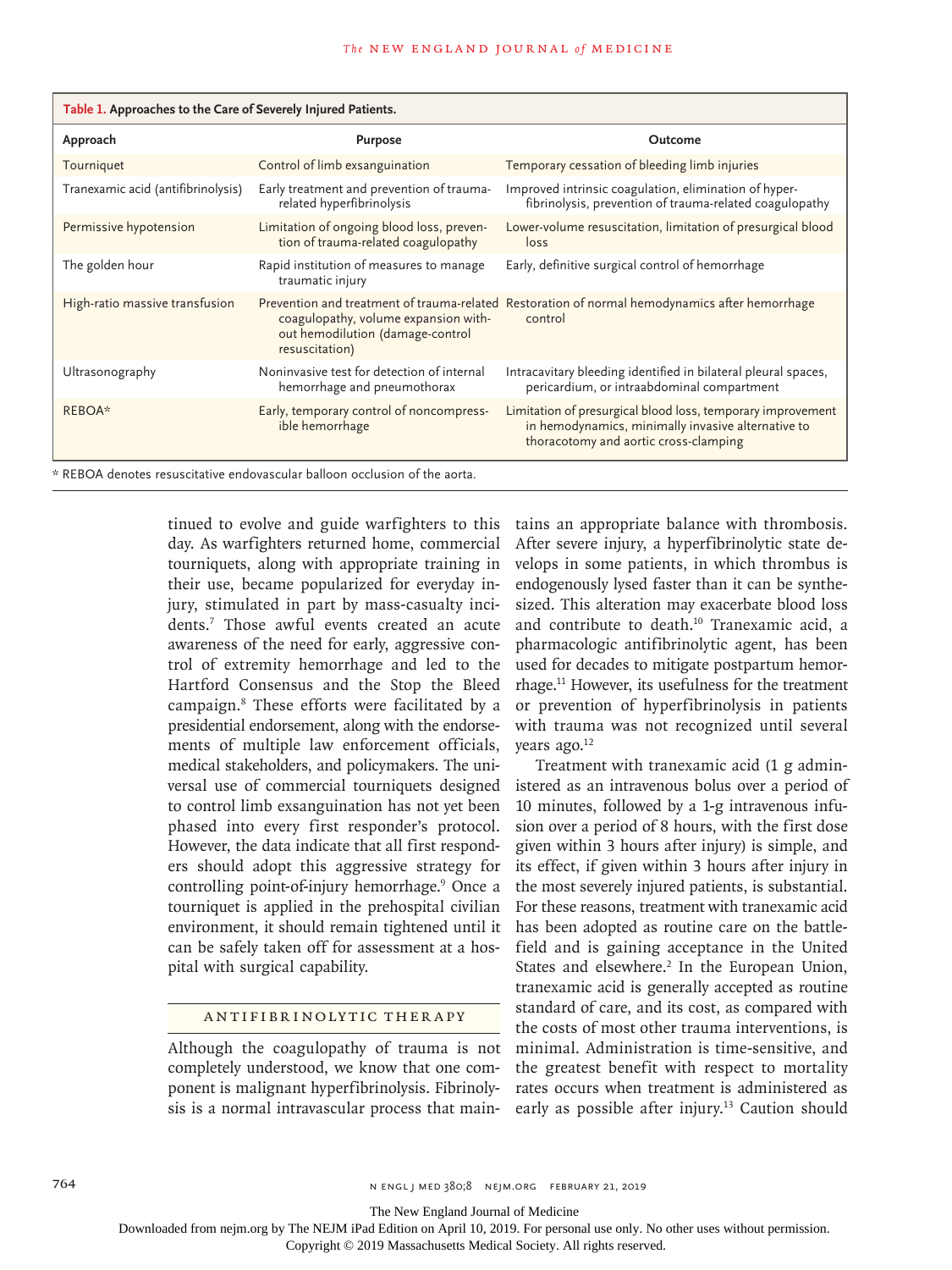be exercised, however, since the administration of tranexamic acid more than 3 hours after injury may increase the risk of death.

The use of this agent should also be incorporated into massive-transfusion programs. Not all patients with trauma will benefit from this intervention; in particular, there is no benefit for patients who are initially thought to have massive bleeding but who, after careful triage, are found not to have massive bleeding. However, no substantial harm has been attributed to the universal adoption of this treatment as an initial intervention for patients with suspected severe hemorrhage.<sup>12,13</sup> Although not directly an antifibrinolytic intervention, the administration of plasma during transport to the hospital improves coagulation status and reduces overall mortality.<sup>14</sup>

## Permissive Hypotension

A century ago, Walter Cannon stated that "inaccessible or uncontrolled sources of blood loss should not be treated with intravenous fluids until the time of surgical control." It took another 76 years to scientifically validate this dictum in a carefully executed study.<sup>15</sup> Unfortunately, the strategy of withholding fluid resuscitation until vascular control is achieved was slow to diffuse into routine care; for most of the 20th century, allowing trauma patients to remain hypotensive until surgical intervention violated a major principle of fluid resuscitation with crystalloid solutions. The common practice of administering 2 liters of crystalloid fluid in hypotensive trauma patients worsens coagulopathy and acidosis and should be abandoned. Normotensive patients should receive no fluid resuscitation, whereas hypotensive patients should have fluid resuscitation withheld until systolic blood pressure approaches 80 mm Hg systolic, at which point careful, small-volume boluses of blood or plasma (250 to 500 ml) should be given to maintain systolic blood pressure between 80 and 90 mm Hg. The wars in the Middle East created an environment, whether by necessity, scientific principle, or command directive, that favored widespread use and acceptance of permissive hypotension.<sup>16</sup> This approach not only is safe but also may provide a substantial survival benefit for patients with penetrating or blunt trauma.<sup>17</sup>

The safe limits of permissive hypotension are unknown, but the administration of large-volume intravenous fluids before surgical control of hemorrhage is dangerous and should not be performed unless circumstances, such as a coexisting traumatic brain injury, dictate otherwise.17-19

#### Damage-Control Surgery

Damage-control surgery is a technical strategy to control massive bleeding. This approach prioritizes the control of hemorrhage and contamination on initial surgical intervention and involves leaving the abdominal cavity with a temporary closure and delaying all other definitive surgical maneuvers and reconstructions for subsequent operations. Sometimes referred to as "staged" surgery, damage control promotes survival in patients with the most severe injuries and the greatest blood loss. Some patients have to undergo serial operations over a period of many days to avoid the physiological insult of one prolonged operation entailing extensive blood loss. Between surgical stages, patients are placed in the intensive care unit, where their physiological status is carefully managed, with attention to resuscitation, resolution of acidosis, maintenance of normothermia, and elimination of coagulopathy, usually with the use of sedation and mechanical ventilation. On subsequent returns to the operating room, definitive surgical reconstruction is performed as physiologically tolerated, and the abdomen is closed as soon as all reconstruction is complete.

Although this approach has roots in the early 20th century, it was resurrected and named damage-control surgery in 1993.<sup>20</sup> The collective surgical experience in the global war on terror solidified the practice of damage control, and it has been adopted by trauma centers in many nations, including in most developed countries with adequate medical resources.<sup>21,22</sup> Damagecontrol surgery is now recognized as the standard of care for the most severely injured patients who are undergoing surgery for massive bleeding. Its adoption directly mitigates the vicious cycle of hypothermia, acidosis, and coagulopathy. Within 24 hours after completion of the index (damage-control) operation, the next operation should be performed, and each subsequent operation should be performed within 24

n engl j med 380;8 nejm.org February 21, 2019 765

The New England Journal of Medicine

Downloaded from nejm.org by The NEJM iPad Edition on April 10, 2019. For personal use only. No other uses without permission.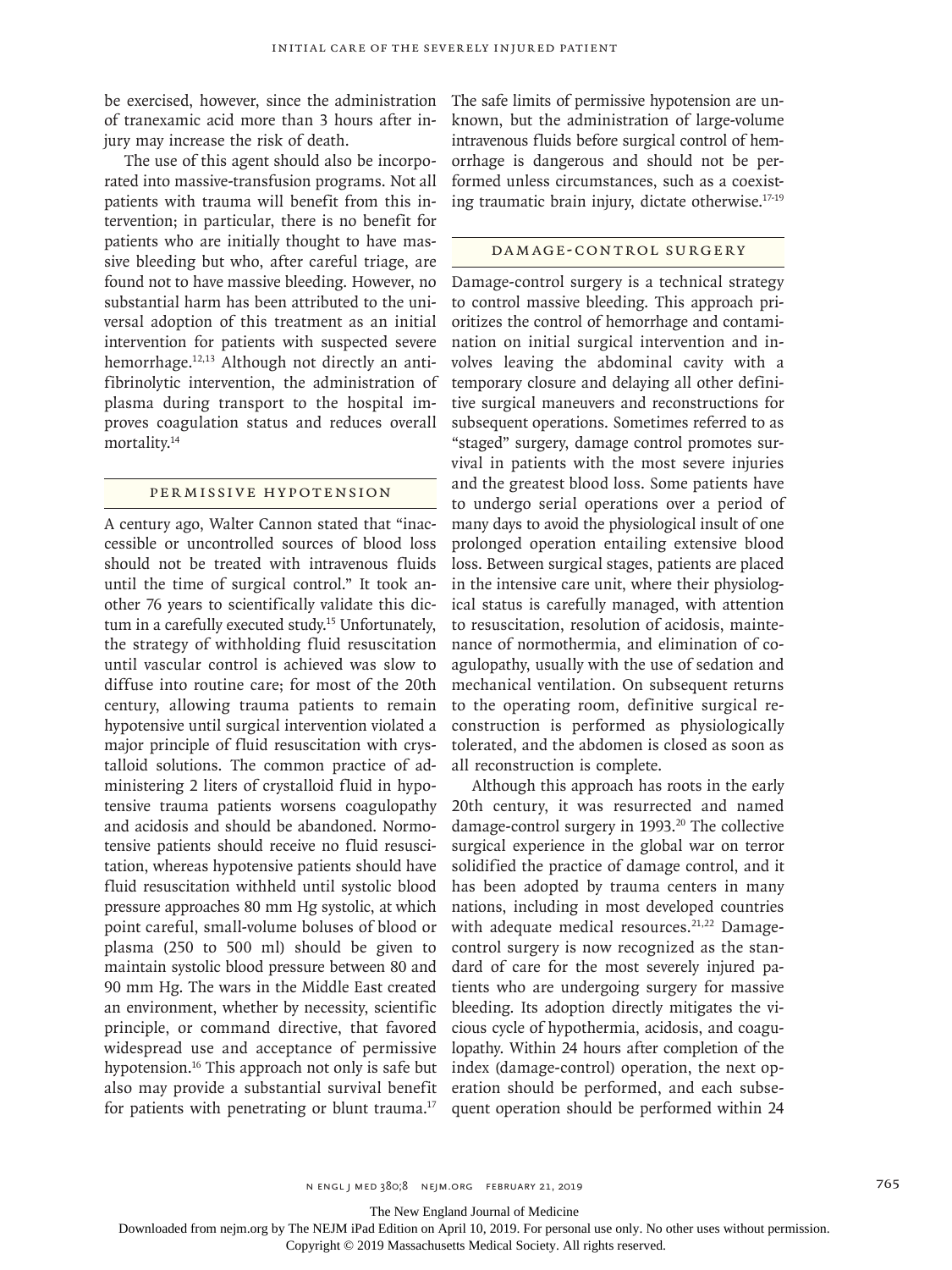

hours after completion of the previous operation, in order to improve the chances of primary fascial closure.23,24 Surgical attempts at primary fascial closure should occur every day, since bedside examination is not predictive of whether the fascia will close. In addition, the use of a vacuum device for temporary abdominal closure and the use of early, temporary neuromuscular blockade improve rates of primary fascial closure and should be considered if they are not contraindicated.25 Caution should be exercised in selecting patients for damage-control surgery, since repeat operations increase morbidity among patients who are only moderately injured.<sup>26</sup>

# The Golden Hour

During World War I, the French published the first scientific appreciation of the time-sensitive nature of the treatment of shock after injury, in a report entitled "Du Shock Traumatique dans les Blessures de Guerre: Analyses d'Observations." Although the death rate has not been shown to rise precipitously at 60 minutes after injury, $27$  the recognition that intervention should occur rapidly helped drive the development of emergency medical systems. "The golden hour" moniker summarized this approach for policymakers, though it overlooks the reality that most deaths from truncal hemorrhage occur within 30 minutes after injury.<sup>28</sup> More recently, data from the wars in Iraq and Afghanistan suggest that battlefield survival after injury was closely linked to the interval from injury and evacuation to the first surgical intervention. This prompted a Department of Defense mandate to evacuate all combat casualties by helicopter within 60 minutes after injury, which did pay off in terms of saving lives.<sup>29,30</sup>

The contemporary understanding of the timesensitive nature of trauma remains paramount, since the interval between injury and surgical intervention fundamentally determines the outcome, both on and off the battlefield.<sup>28,31</sup> Surgical intervention, however, should not be conflated with triage and resuscitation. Resuscitation is not a substitute for hemorrhage control, and caution should be exercised when resuscitation measures are initiated without a plan for surgical control of hemorrhage. The primary purpose of the golden hour concept is to drive all efforts toward early hemorrhage control, including initial care, triage, rapid evacuation, and resuscitation (Fig. 1). Other trauma systems, such as the European and Australian emergency medical system, approach the golden hour by placing physicians or other advanced providers in the prehospital environment to facilitate early hemorrhage-control maneuvers. From the very moment of injury, our focus needs to be on achieving surgical hemorrhage control. All other maneuvers are supportive of this primary goal.

766 n engl j med 380;8 nejm.org February 21, 2019

The New England Journal of Medicine

Downloaded from nejm.org by The NEJM iPad Edition on April 10, 2019. For personal use only. No other uses without permission.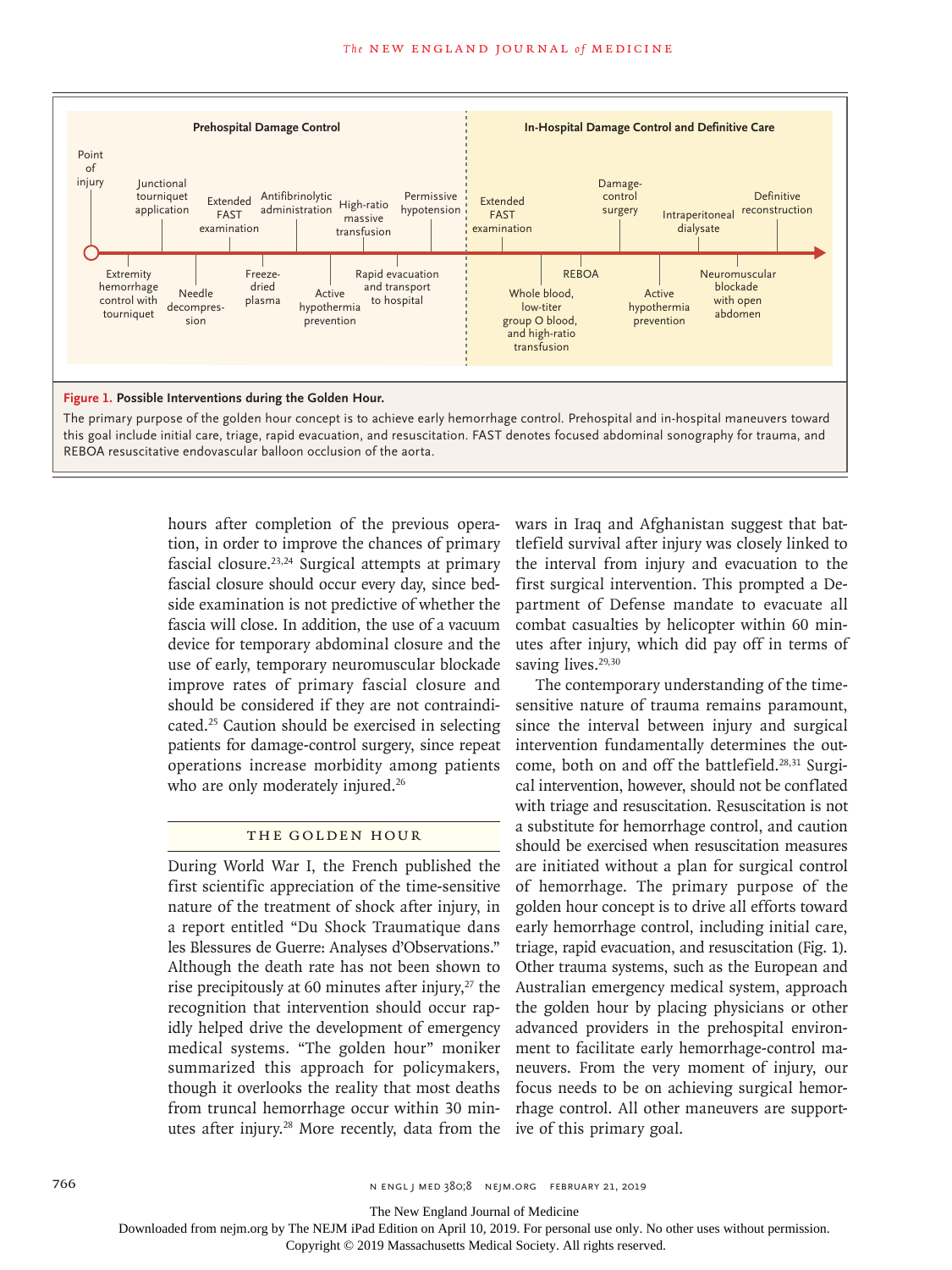# High-Ratio Massive Transfusion

Bleeding patients need blood. The use of asanguinous intravenous fluids as a resuscitation medium worsens the outcome.<sup>32</sup> Whole blood, or a surrogate that approximates whole blood, should be used for resuscitation, with simultaneous initiation of hemorrhage-control maneuvers.33 Component therapy, particularly within the context of an organized massive-transfusion protocol, emphasizing a high ratio of packed red cells to plasma (1:1), was first shown to improve outcomes on the battlefield, $34,35$  with subsequent wider adoption.<sup>36-38</sup> This approach should be embraced at all facilities that receive trauma patients. Blood products are refrigerated for storage and should be warmed to body temperature through the use of a fluid-warming device during resuscitation. This is an important point, because transfusion of cool blood products in a patient with trauma and hemorrhage will contribute to iatrogenic hypothermia and coagulopathy. The rate of administration should be proportional to the degree of shock and should follow the principles of permissive hypotension. Blood products should be administered at as high a rate as possible (often as fast as 500 ml per minute) in order to obey the principles of hypotensive resuscitation, with a target systolic blood pressure of 80 mm Hg during damagecontrol surgery. Resuscitation, however, is not a substitute for hemorrhage control. If resuscitation is initiated, then a hemorrhage-control maneuver, including damage-control surgical interventions if appropriate, should be initiated simultaneously.

### Ultrasonography

Ultrasonographic examination of the abdominal cavity and pericardium during the discovery phase of care (FAST [focused abdominal sonography for trauma]) is as essential as the measurement of vital signs in initial triage and surgical decision making, particularly in a patient with trauma and hypotension.<sup>39</sup> FAST examination within minutes after the patient's arrival at a hospital (or in some cases even in the prehospital environment) is the current standard of care in the United States, European countries, Australia, Japan, and most other developed countries. An extended FAST examination, which

includes additional examination of the bilateral pleural spaces, is especially useful, particularly when plain radiography of the chest is delayed. These ultrasonographic examinations allow detection and semiquantification of intraabdominal hemorrhage, which predicts the need for surgical intervention, and detection of traumatic hemopericardium (a surgical emergency), as well as hemothorax and pneumothorax.40 This can all be accomplished rapidly at the bedside within moments after the patient has arrived at the hospital. Early identification of these conditions allows the provider to immediately intervene, or set in motion a mechanism to intervene, with a hemorrhage-control maneuver such as laparotomy, tube thoracostomy, or thoracotomy without the need for additional radiographic or laboratory studies.<sup>41</sup>

A patient with trauma and hypotension does not belong in the computed tomography suite, and this common pitfall can be avoided by use of the bedside FAST examination. An additional pitfall is a false negative result of the FAST examination, which can occur even in experienced hands.<sup>42</sup> If the patient appears to have noncompressible, intracavitary abdominal hemorrhage, despite a negative FAST examination, the provider should suspect a false negative examination and proceed to other diagnostic maneuvers, such as diagnostic peritoneal aspiration or lavage, bilateral tube thoracostomy, or in appropriate cases, emergency exploratory laparotomy.

# RESUSCITATIVE ENDOVASCULAR Balloon Occlusion of the Aorta

Resuscitative endovascular balloon occlusion of the aorta (REBOA) is a rapidly emerging technique to control noncompressible, intracavitary hemorrhage below the diaphragm.<sup>43</sup> Many surgeons regard this technique as a less invasive alternative to emergency thoracotomy and aortic cross-clamping for a patient who is hemodynamically compromised but does not have evidence of thoracic hemorrhage and is not in arrest.44 An aortic occlusion balloon is rapidly placed into the aorta through percutaneous or open access to the common femoral artery, usually during initial triage. The balloon can then be positioned in zone I, just proximal to the aortic hiatus of the diaphragm, to temporarily control infradiaphragmatic exsanguination, once

n engl j med 380;8 nejm.org February 21, 2019 767

The New England Journal of Medicine

Downloaded from nejm.org by The NEJM iPad Edition on April 10, 2019. For personal use only. No other uses without permission.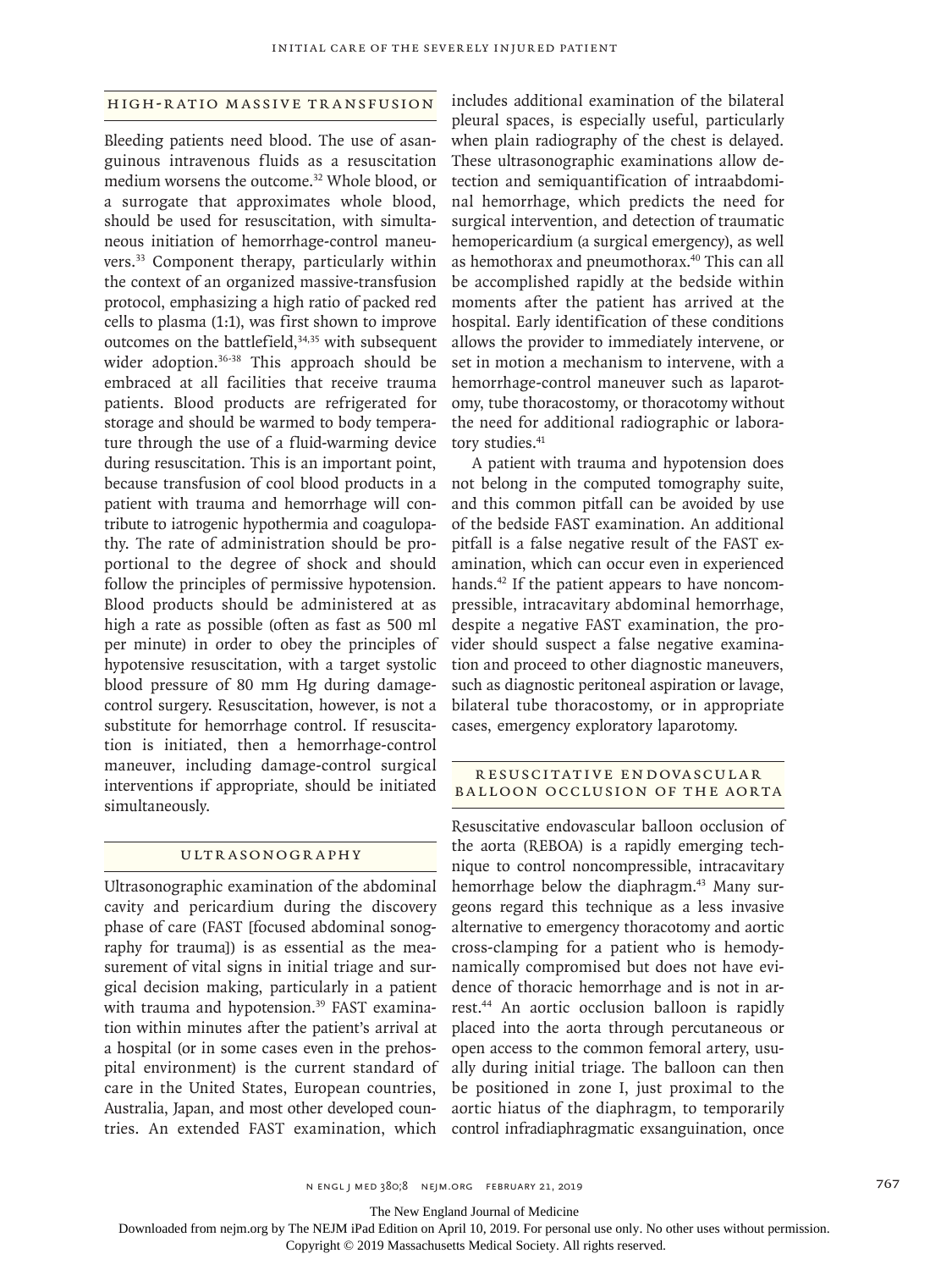

Shown are aortic occlusion zones. In zone I, safe positioning of the balloon for control of infradiaphragmatic hemorrhage is shown; in zone III, positioning for control of massive pelvic hemorrhage in the absence of a simultaneous abdominal source of hemorrhage is shown.

> supradiaphragmatic hemorrhage has been ruled out (Fig. 2). Alternatively, the balloon can be positioned in zone III to control massive pelvic or junctional hemorrhage, once supradiaphragmatic and intraabdominal hemorrhage have been

ruled out.45,46 The principle of reasonably ruling out hemorrhage in any cavity proximal to proposed balloon occlusion is of paramount importance. Occlusion distal to a vascular injury may result in acceleration of proximal blood loss and death. Techniques that may be used to rule out proximal hemorrhage include ultrasonography (with its known limitations), plain radiography of the chest and pelvis, diagnostic tube thoracostomy, and diagnostic peritoneal aspiration or lavage.

REBOA allows temporary control of massive hemorrhage below the level of occlusion while a definitive hemostatic intervention is undertaken. The choice of hemostatic intervention is made on the basis of the injury pattern; the intervention is usually an emergency surgical procedure (laparotomy), pelvic angioembolization, pelvic external fixation, preperitoneal pelvic packing, or a combination of all these interventions. Abdominal visceral ischemia limits the occlusion time to less than 30 minutes, but ideally, the occlusion time should be as short as possible.<sup>47,48</sup> Specialized techniques, such as intermittent REBOA, may be helpful in safely extending ischemic time.49 REBOA remains an intervention with an evolving set of indications, contraindications, techniques, and pitfalls. When used appropriately by experienced providers, REBOA may improve the outcome for the subgroup of patients with the most severe injuries and the most extensive bleeding. The dangers of REBOA include total visceral ischemia, lower-limb loss, exacerbation of traumatic brain injury, spinal cord ischemia, and rapid proximal blood loss. This intervention, which is now commonly used at some specialized trauma centers, warrants attention and additional research.

#### **SUMMARY**

Initial care of the severely injured patient has changed substantially in recent decades, in many ways stimulated by the global wartime experience. Continued advancement of trauma care outside of warfare requires a national commitment to research, especially in some areas with great promise but with little data or incomplete acceptance (Table 2). Trauma care requires an extremely aggressive surgical approach, despite incomplete, imperfect, and rapidly changing

768 n engl j med 380;8 nejm.org February 21, 2019

The New England Journal of Medicine

Downloaded from nejm.org by The NEJM iPad Edition on April 10, 2019. For personal use only. No other uses without permission.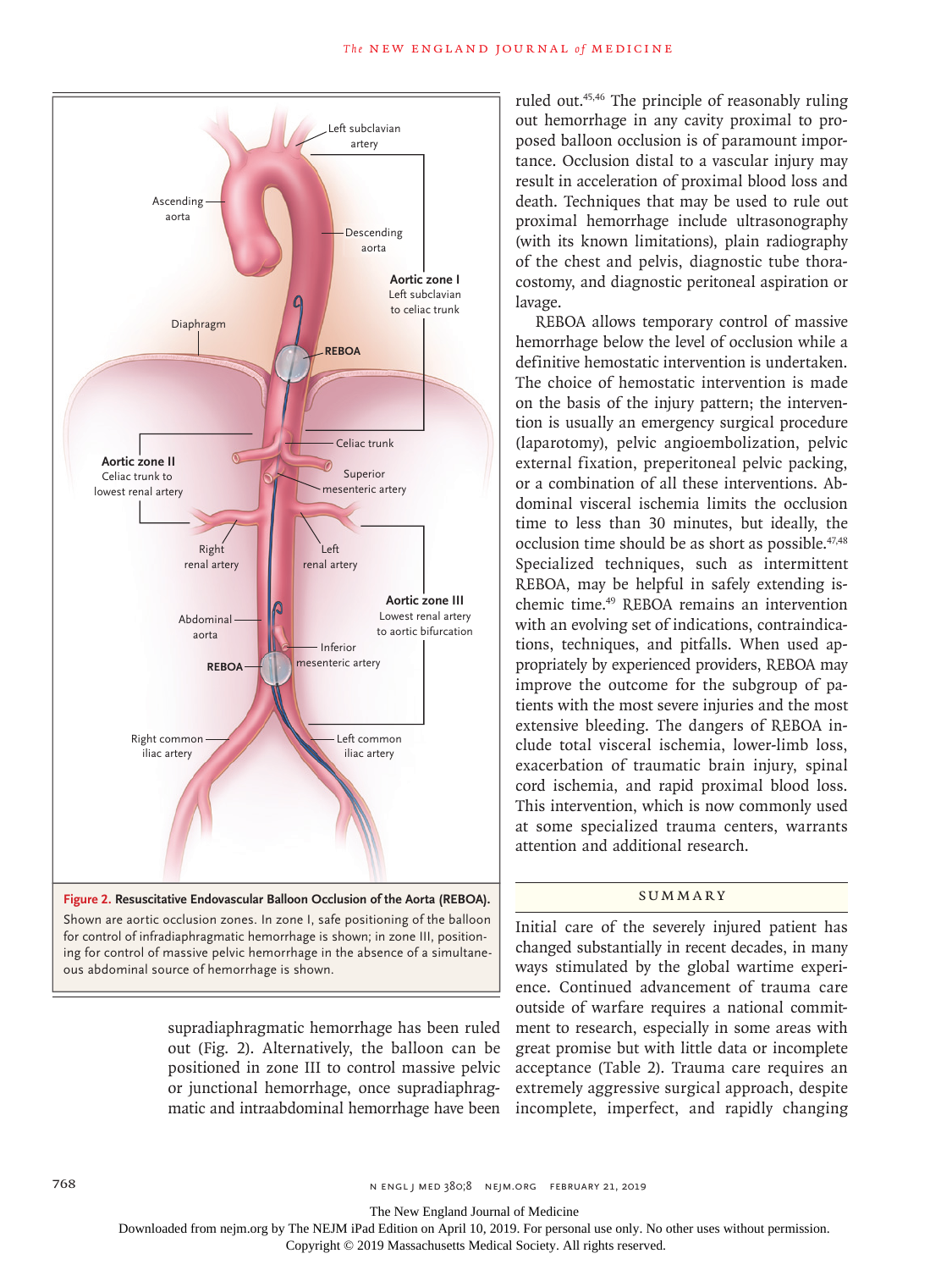| Table 2. Additional Recent Advances in the Care of Severely Injured Patients. |                                                                                                        |  |
|-------------------------------------------------------------------------------|--------------------------------------------------------------------------------------------------------|--|
| Intervention                                                                  | <b>Purpose</b>                                                                                         |  |
| Whole blood                                                                   | Hemostatic resuscitation with type-specific whole blood                                                |  |
| Low-titer group O blood                                                       | Resuscitation with whole, group O blood, low anti-A and anti-B titer                                   |  |
| Hypertonic saline                                                             | Treatment of intracranial hypertension and prevention of bowel edema in the open abdomen               |  |
| Freeze-dried plasma                                                           | Prehospital administration of reconstituted plasma for treatment of coagulopathy                       |  |
| Needle decompression                                                          | Prehospital treatment of presumed tension pneumothorax                                                 |  |
| Junctional tourniquets                                                        | Control of bleeding from groin and axilla (sites where a conventional tourniquet cannot be<br>applied) |  |
| Chemical body warmers                                                         | Active prevention of heat loss                                                                         |  |
| Partial REBOA                                                                 | Incomplete occlusion of the aorta to prolong ischemia time                                             |  |
| Intraperitoneal dialysate                                                     | Prevention of loss of abdominal domain in the open abdomen                                             |  |

information. This approach should be under-jured patients, particularly those with massive taken immediately, beginning at the point of blood loss.

injury. Wider adoption of these advances is necessary to improve survival for severely in-

Disclosure forms provided by the author are available with the full text of this article at NEJM.org.

#### **References**

**1.** The aphorisms of Hippocrates. New York: Collins, 1817.

**2.** Rasmussen TE, Kellermann AL. Wartime lessons — shaping a national trauma action plan. N Engl J Med 2016;375: 1612-5.

**3.** Eastridge BJ, Mabry RL, Seguin P, et al. Death on the battlefield (2001-2011): implications for the future of combat casualty care. J Trauma Acute Care Surg 2012; 73:Suppl 5:S431-S437.

**4.** Butler FK Jr, Hagmann J, Butler EG. Tactical combat casualty care in special operations. Mil Med 1996;161:Suppl:3-16. **5.** Kragh JF Jr, Walters TJ, Baer DG, et al. Survival with emergency tourniquet use to stop bleeding in major limb trauma. Ann Surg 2009;249:1-7.

**6.** Bennett BL, Littlejohn LF, Kheirabadi BS, et al. Management of external hemorrhage in Tactical Combat Casualty Care: Chitosan-based hemostatic gauze dressings — TCCC guidelines — change 13-05. J Spec Oper Med 2014;14:40-57.

**7.** King DR, Larentzakis A, Ramly EP. Tourniquet use at the Boston Marathon bombing: lost in translation. J Trauma Acute Care Surg 2015;78:594-9.

**8.** Jacobs LM, McSwain N, Rotondo M, et al. Improving survival from active shooter events: the Hartford Consensus. Bull Am Coll Surg 2013;98:14-6.

**9.** Bulger EM, Snyder D, Schoelles K, et al. An evidence-based prehospital guideline for external hemorrhage control: American College of Surgeons Committee on Trauma. Prehosp Emerg Care 2014;18: 163-73.

**10.** Ives C, Inaba K, Branco BC, et al. Hyperfibrinolysis elicited via thromboelastography predicts mortality in trauma. J Am Coll Surg 2012;215:496-502.

**11.** WOMAN Trial Collaborators. Effect of early tranexamic acid administration on mortality, hysterectomy, and other morbidities in women with post-partum haemorrhage (WOMAN): an international, randomised, double-blind, placebo-controlled trial. Lancet 2017;389:2105-16.

**12.** Roberts I, Shakur H, Coats T, et al. The CRASH-2 trial: a randomised controlled trial and economic evaluation of the effects of tranexamic acid on death, vascular occlusive events and transfusion requirement in bleeding trauma patients. Health Technol Assess 2013;17:1-79.

**13.** Gayet-Ageron A, Prieto-Merino D, Ker K, Shakur H, Ageron FX, Roberts I. Effect of treatment delay on the effectiveness and safety of antifibrinolytics in acute severe haemorrhage: a meta-analysis of individual patient-level data from 40 138 bleeding patients. Lancet 2018;391:125-32. **14.** Sperry JL, Guyette FX, Brown JB, et al. Prehospital plasma during air medical transport in trauma patients at risk for hemorrhagic shock. N Engl J Med 2018; 379:315-26.

**15.** Bickell WH, Wall MJ Jr, Pepe PE, et al. Immediate versus delayed fluid resuscitation for hypotensive patients with penetrating torso injuries. N Engl J Med 1994; 331:1105-9.

**16.** Tran A, Yates J, Lau A, Lampron J, Matar M. Permissive hypotension versus conventional resuscitation strategies in adult trauma patients with hemorrhagic shock: a systematic review and meta-analysis of randomized controlled trials. J Trauma Acute Care Surg 2018;84:802-8.

**17.** Cotton BA, Jerome R, Collier BR, et al. Guidelines for prehospital fluid resuscitation in the injured patient. J Trauma 2009; 67:389-402.

**18.** Kwan I, Bunn F, Chinnock P, Roberts I. Timing and volume of fluid administration for patients with bleeding. Cochrane Database Syst Rev 2014;3:CD002245.

**19.** Spaite DW, Hu C, Bobrow BJ, et al. Mortality and prehospital blood pressure in patients with major traumatic brain injury: implications for the hypotension threshold. JAMA Surg 2017;152:360-8.

**20.** Rotondo MF, Schwab CW, McGonigal MD, et al. 'Damage control': an approach for improved survival in exsanguinating penetrating abdominal injury. J Trauma 1993;35:375-82.

**21.** Langan NR, Eckert M, Martin MJ. Changing patterns of in-hospital deaths following implementation of damage control resuscitation practices in US forward military treatment facilities. JAMA Surg 2014;149:904-12.

**22.** Haider AH, Piper LC, Zogg CK, et al. Military-to-civilian translation of battlefield innovations in operative trauma care. Surgery 2015;158:1686-95.

**23.** Pommerening MJ, DuBose JJ, Zielinski MD, et al. Time to first take-back operation predicts successful primary fascial closure in patients undergoing damage control laparotomy. Surgery 2014;156: 431-8.

n engl j med 380;8 nejm.org February 21, 2019 769

The New England Journal of Medicine

Downloaded from nejm.org by The NEJM iPad Edition on April 10, 2019. For personal use only. No other uses without permission.